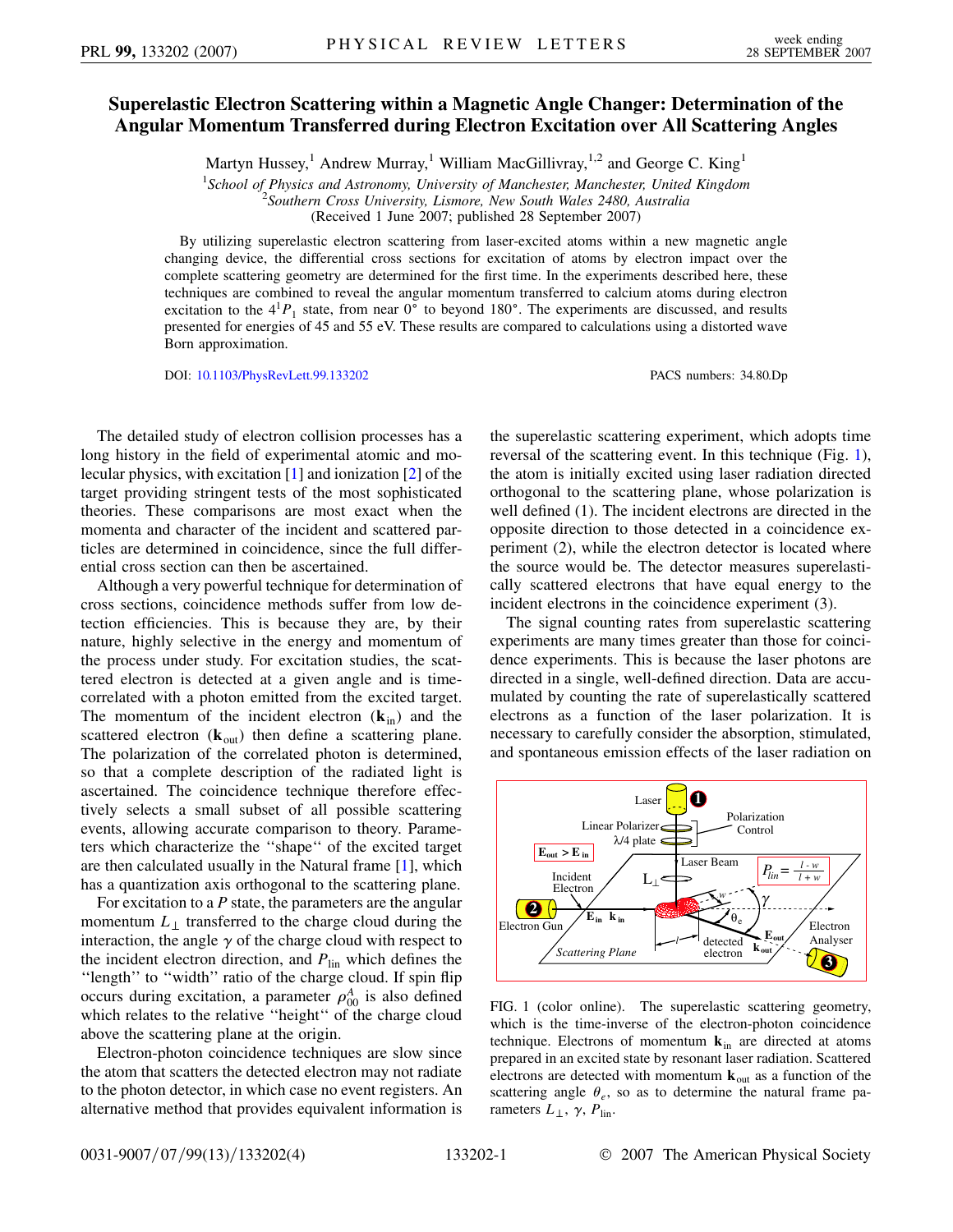the excited atoms to ensure that the natural frame parameters are correctly determined; however, these effects can be modeled accurately [\[3](#page-3-2)]. The angular momentum parameter  $L_{\perp}$  is derived from the ratio of superelastically scattered electrons produced by changing the handedness of circularly polarized laser radiation, whereas  $\gamma$  and  $P_{lin}$  are determined using linear radiation.

In this letter, a new type of superelastic scattering process is discussed which uses a novel technique to steer electrons to and from the interaction region. This gives access to the backward scattering hemisphere for the first time for these differential cross section measurements. This magnetic angle changing (MAC) device was invented in Manchester [[4\]](#page-3-3), and uses well-controlled magnetic fields generated by precisely machined solenoids surrounding the interaction region. By careful design of the solenoids, two important criteria are met. The first is that the magnetic field falls off rapidly with distance so that the resulting field in the electron gun and analyzer is negligible, ensuring electrons in these components are not disturbed. The second is that electrons directed radially towards the interaction region pass through the interaction region situated at the center of the solenoids, with the additional condition that they undergo an angular deflection.

The MAC device hence acts to steer electrons into and out of the interaction region so that their angles are changed, as shown in Fig. [2.](#page-1-0) In this example, the incident electron beam has an energy of 45 eV, and the current through the solenoids sets the magnetic field to 2.5 mT at the interaction region. The MAC device is seen to steer the electrons into the interaction region so that the incident beam exits at an angle  $\sim 55^{\circ}$  from the initial beam direction. By contrast, electrons that superelastically backscatter from the reaction ( $\theta_e = 180^\circ$ ) are steered to an angle  $\sim$ 130°, where an electron analyzer can be located. The MAC therefore allows data to be collected over scattering angles which are impossible to access using conventional electron spectrometers.

Figure [3](#page-1-1) shows a representation of the spectrometer constructed for these studies. The atomic beam is produced by a well-collimated oven so that the Doppler profile presented to the laser beam is narrow [[5\]](#page-3-4). The electron gun is located next to the oven, and the electron analyzer [\[6\]](#page-3-5) rotates around the scattering plane on a turntable driven by a rotary feedthrough, so as to access different angles. The MAC solenoids surround the interaction region as shown. Without the MAC device operating the angular range of the analyzer is from near  $0^{\circ}$  to  $145^{\circ}$ , whereas application of the MAC device extends this to greater than 180°. The exciting laser enters the vacuum chamber through a window in the top flange, and is accurately directed through the interaction region by following a tracer diode laser beam emitted from inside the chamber.

<span id="page-1-0"></span>

FIG. 2 (color online). Electron trajectories due to the MAC field for an incident energy of 45 eV and a *B* field at the interaction region of 2.5 mT. The incident electron beam passes through the interaction region and exits at an angle  $\sim 55^{\circ}$ . Electrons scattered from the interaction region are then steered to angles where an electron energy analyzer can be located. The full scattering geometry from  $\theta_e = 0^\circ$  to  $\theta_e = 180^\circ$  can therefore be accessed for the first time.

<span id="page-1-1"></span>

FIG. 3 (color online). The superelastic spectrometer. Atoms emitted from the oven are laser excited by the input laser beam which follows a tracer beam from the laser diode inside the vacuum chamber. The electron gun is located next to the oven, and the analyzer rotates on a turntable driven by a rotary feedthrough. The MAC coils surround the interaction region as shown.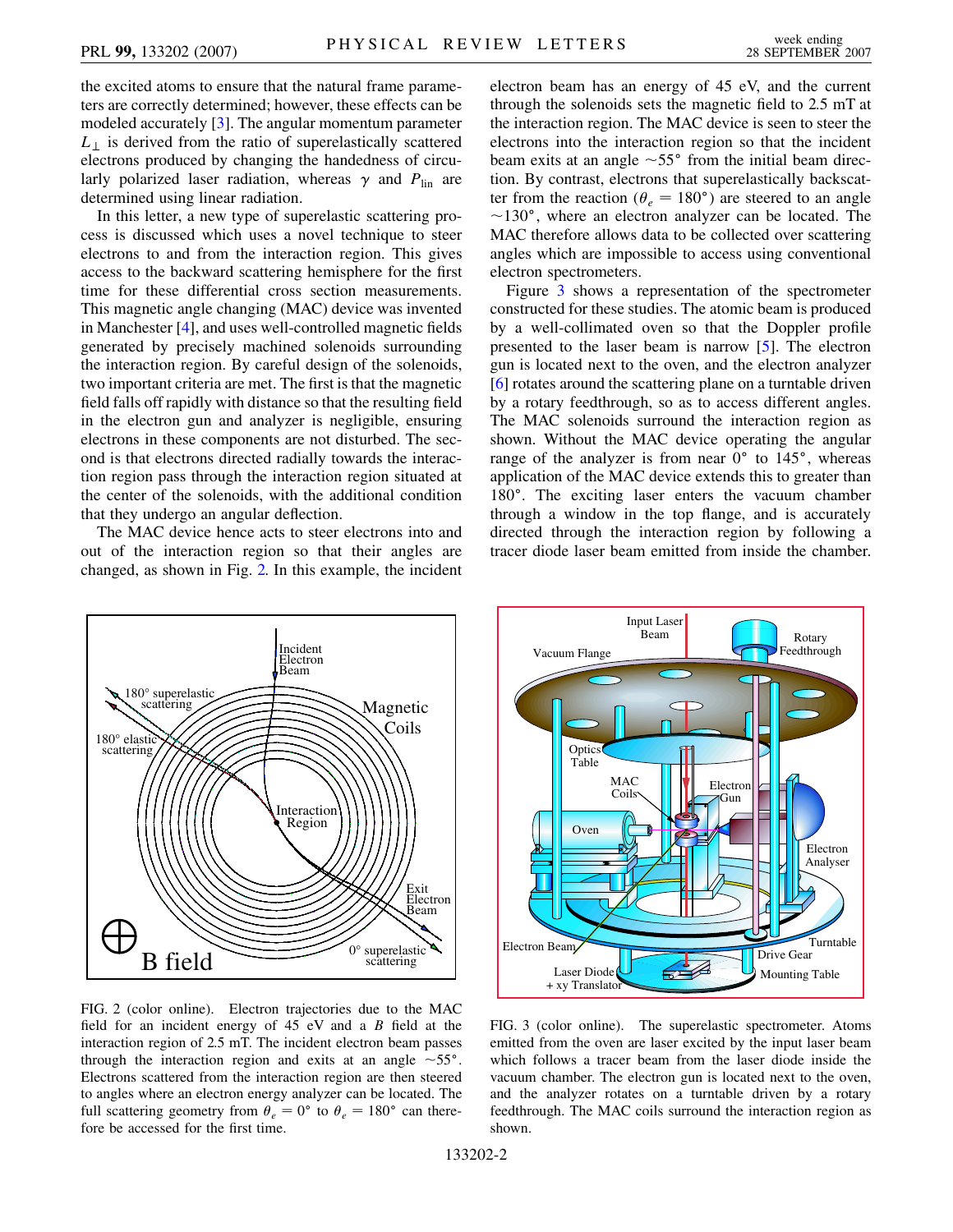The polarization of the exciting laser is controlled from outside the vacuum chamber.

One consequence of using the MAC device is that the excited substates of the target atom are no longer degenerate. For the superelastic scattering studies presented here, calcium was excited to the  $4<sup>1</sup>P<sub>1</sub>$  state by circularly polarized laser radiation at  $\sim$  423 nm. This means that the quantization axis of the laser radiation is parallel to the magnetic field generated by the MAC, and so the laserexcited states are as shown in Fig. [4.](#page-2-0) The magnetic field removes the degeneracy of the  $|L, m_L\rangle = |1, \pm 1\rangle$  substates which are coupled to the ground state by circularly polarized radiation as shown. To measure  $L_{\perp}$  it is therefore necessary to retune the laser frequency for each selected polarization state by twice the Zeeman shift, so as to remain in resonance throughout measurements.  $L_{\perp}$  is then determined from the superelastic signal  $S_{\text{Polzn}}(\theta_e)$ using the expression

$$
L_{\perp} = \kappa \frac{S_{\text{LHC}}(\theta_e) - S_{\text{RHC}}(\theta_e)}{S_{\text{LHC}}(\theta_e) + S_{\text{RHC}}(\theta_e)},\tag{1}
$$

<span id="page-2-2"></span>where  $\kappa$  is an optical pumping term which depends on the laser coupling of the ground and excited substates [[3\]](#page-3-2). In the case of calcium,  $\kappa = 1$ .

Determination of  $\gamma$  and  $P_{lin}$  is more involved than for  $L_{\perp}$ , since the laser beam is linearly polarized for these measurements, and so the natural quantization axis of the laser (along the laser polarization axis) and the **B** field from the MAC are orthogonal. A common axis must be defined, and it is sensible to again choose this along the **B** field. In this case the laser polarization is represented as a superposition of RH and LH circularly polarized radiation, and the interaction is considerably more complex. A full description of the techniques required to determine  $\gamma$  and  $P_{lin}$ from the data will be presented in a future paper [[7](#page-3-6)].

The experiment using the MAC device was conducted for outgoing electron energies  $E_{\text{out}}^{\text{super}} = E_{\text{inc}}^{\text{coinc}} = 45 \text{ eV}$ , 55 eV. The electron energy from the gun was set 2.93 eV lower than these energies, with a beam current of 5  $\mu$ A.

<span id="page-2-0"></span>

FIG. 4 (color online). Laser excitation of calcium to the  $4<sup>1</sup>P<sub>1</sub>$ state at  $\sim$ 423 nm using circularly polarized radiation. The  $m_L$  =  $\pm 1$  excited substates are shifted in energy due to the magnetic field, and so the laser frequency must be altered to ensure atoms remain in resonance when the laser polarization is adjusted to perform  $L_{\perp}$  measurements.

The calcium oven was operated at a constant temperature of 1060 K. The laser intensity at the interaction region was  $\sim$ 40 mW/mm<sup>2</sup>, and the rates of superelastically scattered electrons varied from  $\sim$  10 Hz to  $\sim$  3 kHz, depending on the selected scattering angle. The vacuum chamber pressure was  $\sim$ 1  $\times$  10<sup>-6</sup> torr for all measurements.

Figure [5](#page-2-1) shows the results of the experiments, where the  $L_{\perp}$  parameter is derived as in Eq. [\(1](#page-2-2)). At 45 eV, the new results are compared to the superelastic scattering data of Law and Teubner  $[8]$  $[8]$ , who measured  $L_{\perp}$  for scattering angles  $\theta_e \sim 0^{\circ}$  to  $\theta_e = 90^{\circ}$ . The early electron-photon coincidence measurements of Kleinpoppen and co-workers [\[9\]](#page-3-8) from  $\theta_e = 10^{\circ}$  to  $\theta_e = 50^{\circ}$  are also shown for comparison. It is clear that the quality of the present

<span id="page-2-1"></span>

FIG. 5 (color online). Derived values of the angular momentum parameter  $L_{\perp}$  from experimental data for outgoing electron energies 45 and 55 eV, at angles from  $\theta_e = 0^\circ$  to  $\theta_e = 180^\circ$ . The results at 45 eV are compared to the superelastic data of Law and Teubner [\[8\]](#page-3-7) and to the coincidence data from Kleinpoppen and co-workers [\[9\]](#page-3-8). The theoretical calculations of Stauffer and colleagues [\[11\]](#page-3-9) are also shown. For details, see text.